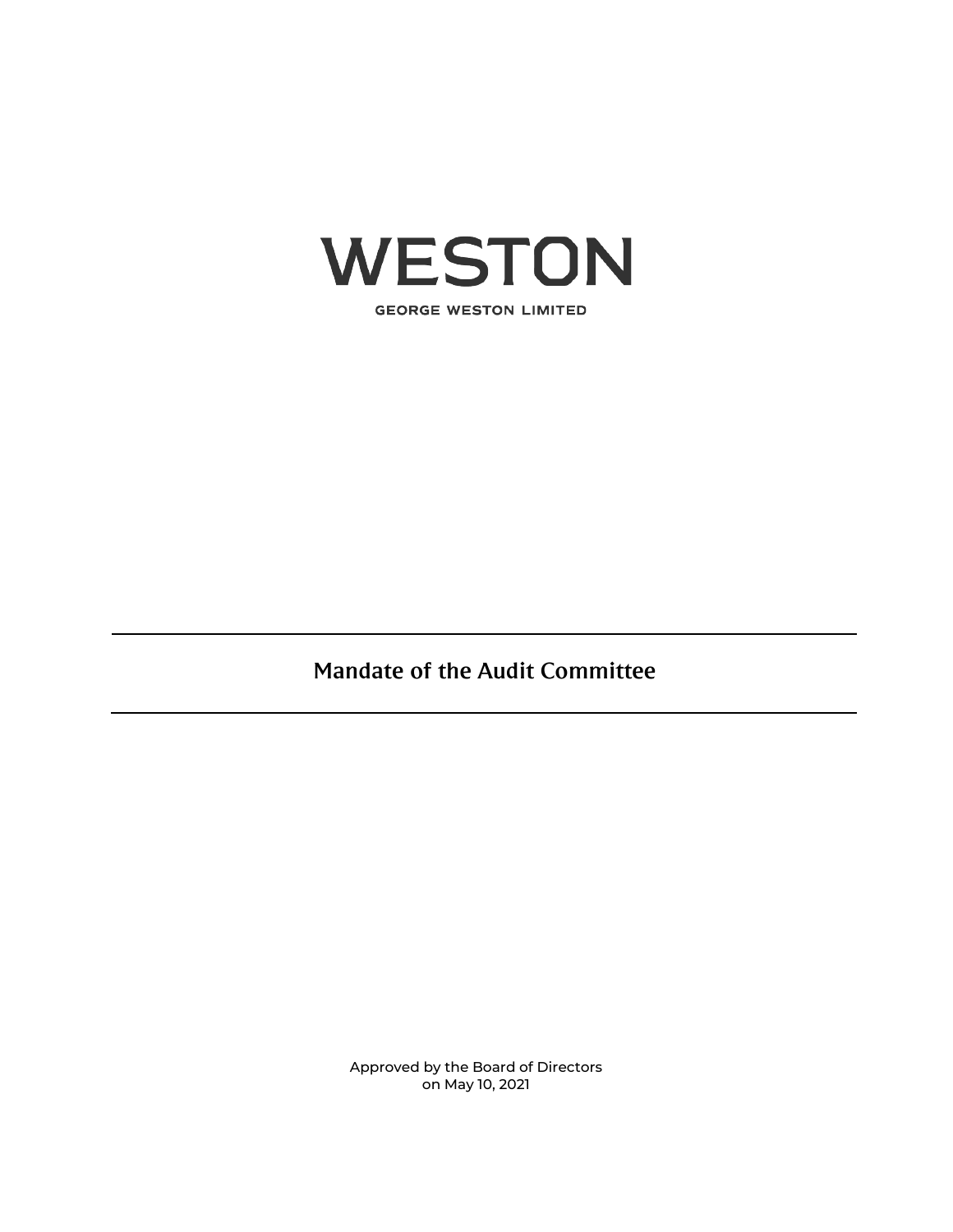# **TABLE OF CONTENTS**

| 1.  |                                                                                 |                                                                    |  |
|-----|---------------------------------------------------------------------------------|--------------------------------------------------------------------|--|
| 2.  |                                                                                 |                                                                    |  |
| 3.  |                                                                                 |                                                                    |  |
| 4.  |                                                                                 |                                                                    |  |
| 5.  |                                                                                 |                                                                    |  |
| 6.  |                                                                                 |                                                                    |  |
|     | Review of Financial Statements, Disclosure and Other Regulatory Filings 2       |                                                                    |  |
|     | (a)                                                                             |                                                                    |  |
|     | (b)                                                                             |                                                                    |  |
|     | (c)                                                                             |                                                                    |  |
|     | (d)                                                                             |                                                                    |  |
|     | (e)                                                                             |                                                                    |  |
|     | (f)                                                                             |                                                                    |  |
|     | (g)                                                                             |                                                                    |  |
|     | (h)                                                                             |                                                                    |  |
|     | (i)                                                                             | Timely Disclosure, Confidentiality and Securities Trading Policy 5 |  |
|     | (i)                                                                             |                                                                    |  |
|     | Review of Internal Control Over Financial Reporting and Disclosure Controls and |                                                                    |  |
|     |                                                                                 |                                                                    |  |
|     |                                                                                 |                                                                    |  |
|     | (k)                                                                             |                                                                    |  |
|     | (1)<br>(m)                                                                      |                                                                    |  |
|     | (n)                                                                             |                                                                    |  |
|     | (o)                                                                             |                                                                    |  |
|     | (p)                                                                             |                                                                    |  |
|     | (q)                                                                             |                                                                    |  |
|     | (r)                                                                             |                                                                    |  |
|     | Oversight of Internal Audit Matters and Enterprise Risk Management7             |                                                                    |  |
|     | (s)                                                                             |                                                                    |  |
|     | (t)                                                                             |                                                                    |  |
|     | (u)                                                                             |                                                                    |  |
|     | (v)                                                                             | Information Technology Systems and Information Technology  8       |  |
|     |                                                                                 |                                                                    |  |
|     |                                                                                 |                                                                    |  |
|     |                                                                                 |                                                                    |  |
| 7.  |                                                                                 |                                                                    |  |
| 8.  |                                                                                 |                                                                    |  |
| 9.  |                                                                                 |                                                                    |  |
| 10. |                                                                                 |                                                                    |  |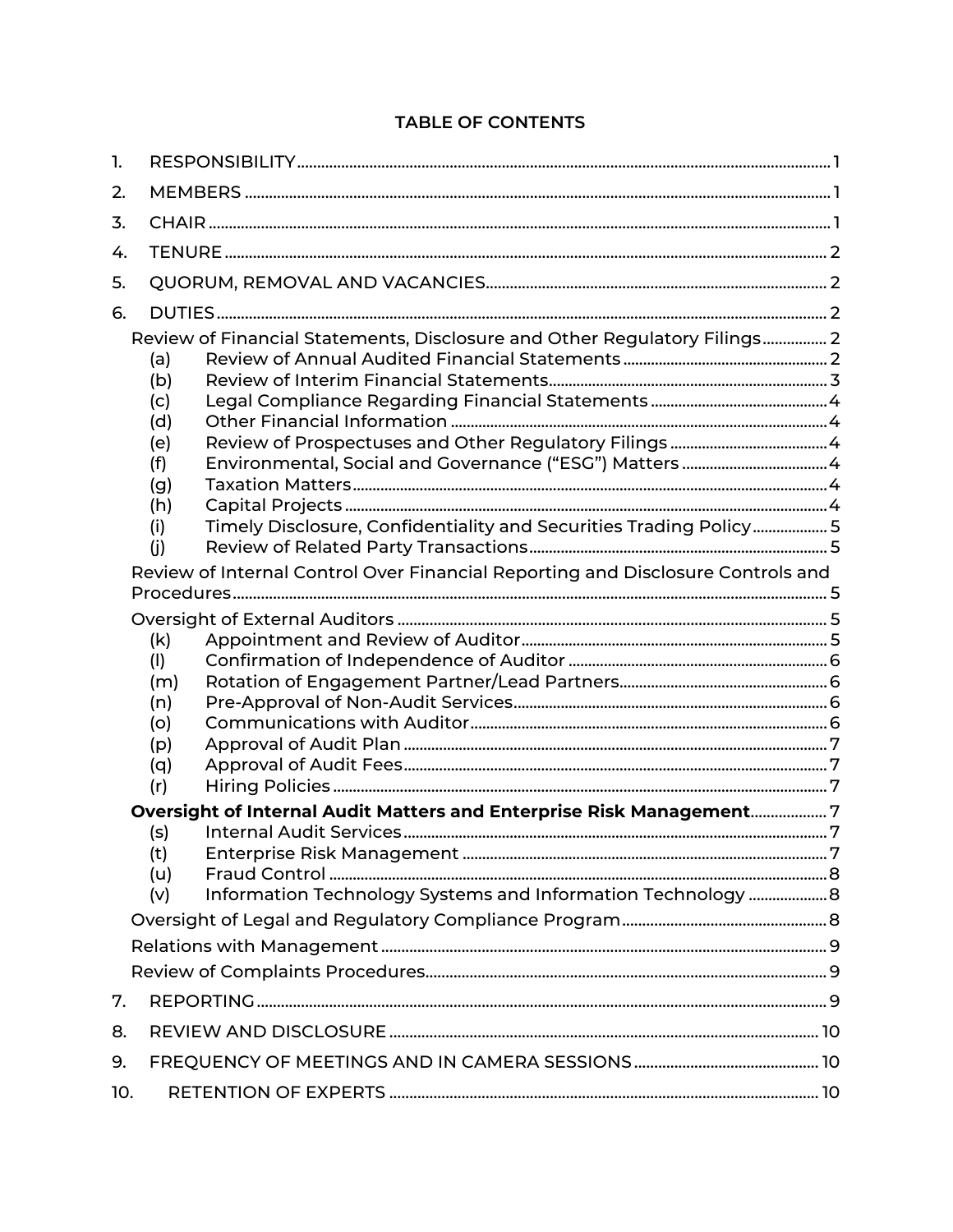# GEORGE WESTON LIMITED

# Mandate of the Audit Committee

### <span id="page-2-0"></span>1. RESPONSIBILITY

The Audit Committee is responsible for assisting the Board of Directors of the Company ("Board") in fulfilling its oversight responsibilities in relation to:

- the integrity of the Company's financial statements;
- the Company's compliance with legal and regulatory requirements including as they relate to the Company's financial statements;
- the qualifications, independence and performance of the Company's external auditor (the "Auditor");
- the enterprise risk management process;
- internal control over financial reporting and disclosure controls and procedures;
- the performance of the Company's internal audit function;
- the management of those risks for which oversight has been delegated by the Board to the Audit Committee pursuant to the enterprise risk management program; and
- performing the additional duties set out in this Mandate or otherwise delegated to the Audit Committee by the Board.

#### <span id="page-2-1"></span>2. MEMBERS

The Board shall appoint a minimum of three directors to be members of the Audit Committee. The members of the Audit Committee shall be selected by the Board on recommendation of the Governance, Human Resources, Nominating and Compensation Committee of the Company, and shall be selected based upon the following, to the extent that the following are required under applicable law:

- each member shall be an independent director; and
- each member shall be financially literate.

For the purpose of this Mandate, the terms "independent" and "financially literate" shall have the respective meanings attributed thereto in National Instrument 52-110 Audit Committees, as the same may be amended from time to time.

<span id="page-2-2"></span>3. CHAIR

Each year, the Board shall appoint one member to be Chair of the Audit Committee. If, in any year, the Board does not appoint a Chair, the incumbent Chair shall continue in office until a successor is appointed. The Board has adopted and approved a position description for the Chair which sets out his or her role and responsibilities.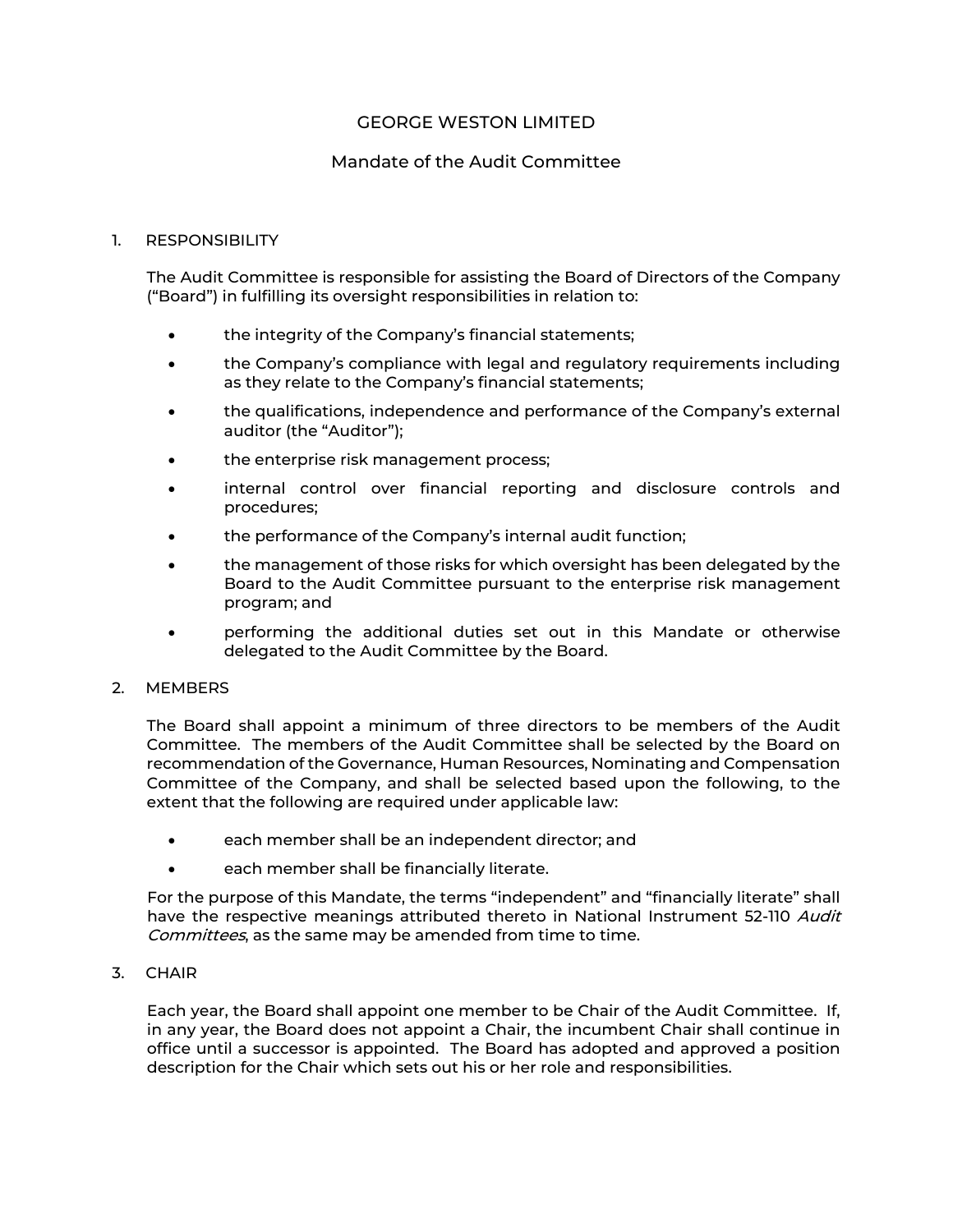### <span id="page-3-0"></span>4. TENURE

Each member shall hold office until his or her term as a member of the Audit Committee expires or is terminated.

<span id="page-3-1"></span>5. QUORUM, REMOVAL AND VACANCIES

A majority of the Audit Committee's members shall constitute a quorum. Any member may be removed and replaced at any time by the Board. The Board shall fill vacancies in the Audit Committee by appointment from among the members of the Board. If a vacancy exists on the Audit Committee, the remaining members may exercise all its powers so long as a quorum remains in office.

<span id="page-3-2"></span>6. DUTIES

The Audit Committee shall have the duties set out below as well as any other duties that are specifically delegated to the Audit Committee by the Board.

<span id="page-3-3"></span>Review of Financial Statements, Disclosure and Other Regulatory Filings

#### <span id="page-3-4"></span>(a) Review of Annual Audited Financial Statements

The Audit Committee shall review the annual audited financial statements, together with the Auditor's report thereon, the related MD&A and any accompanying news releases, before recommending them for approval by the Board, to assess whether or not it is reasonable to conclude, based on its reviews and discussions, that the annual audited financial statements present fairly in all material respects in accordance with GAAP (which includes International Financial Reporting Standards) the financial condition, results of operations and cash flows of the Company.

In conducting their review, the Audit Committee should:

- discuss the annual audited financial statements, MD&A and any accompanying news releases with management and the Auditor;
- consider the quality of, and not just the acceptability of, the accounting principles applied, the reasonableness of management's judgments and estimates that have a significant effect upon the financial statements, and the clarity of the disclosures in the financial statements;
- discuss with the Auditor its report which addresses:
	- − all critical accounting policies and practices to be used;
	- − all alternative treatments of financial information within GAAP that have been discussed with management of the Company, ramifications of the use of alternative disclosures and treatments, and the treatment preferred by the Auditor; and
	- − other material written communication between the Auditor and management of the Company, such as any management letter or schedule of unadjusted differences;
- discuss any analyses prepared by management and the Auditor that set out significant financial reporting issues and judgments made in connection with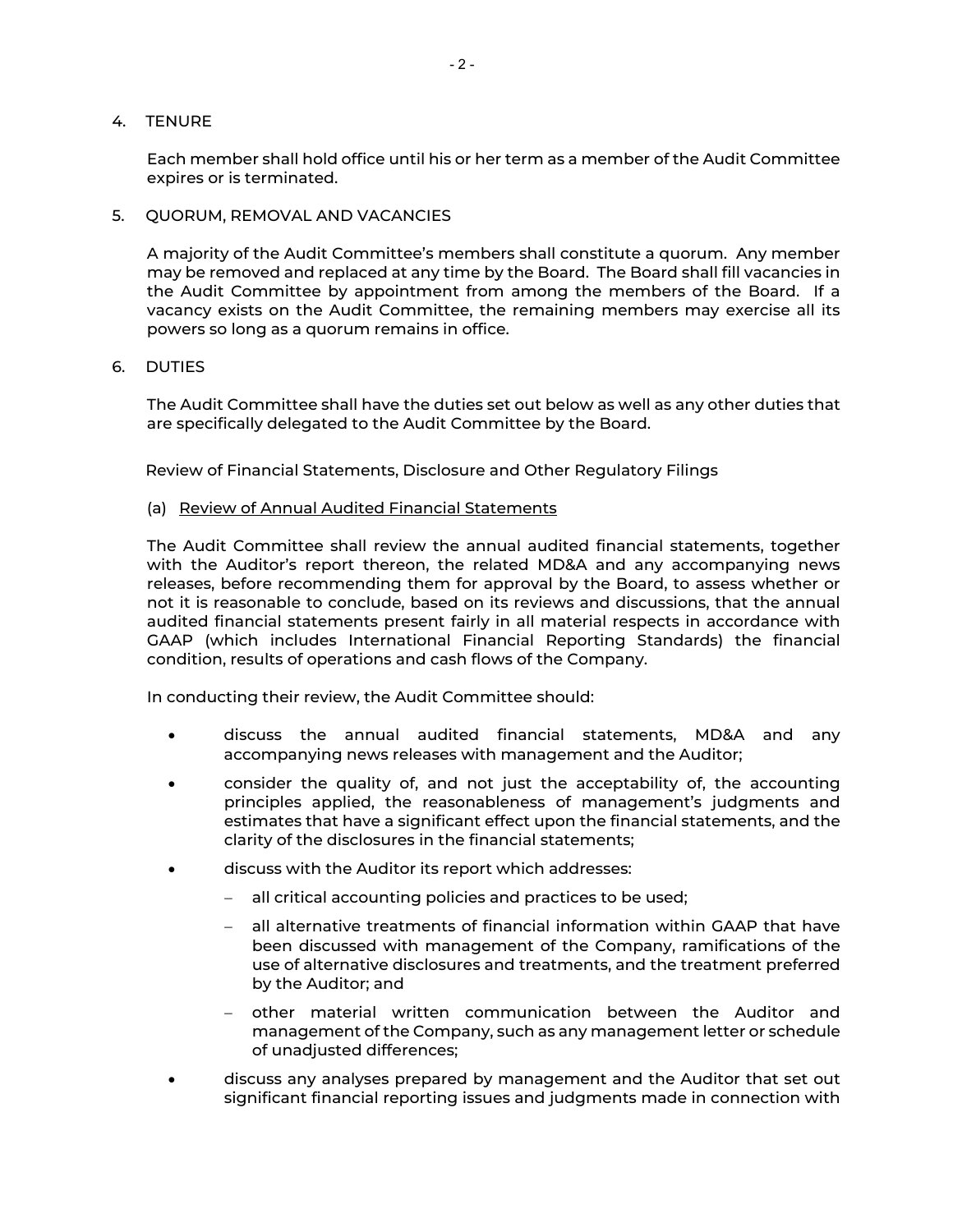the preparation of the financial statements, including analyses of the effects of alternative GAAP;

- discuss the effect of off-balance sheet transactions, arrangements, obligations (including contingent liabilities) and other relationships with unconsolidated entities or other persons that may have a material current or future effect on the Company's financial condition, changes in financial condition, results of operations, liquidity, capital expenditures, capital resources, or significant components of revenues and expenses;
- consider any changes in accounting practices or policies and their impact on financial statements of the Company;
- monitor and assess the use of non-GAAP measures;
- discuss with management, the Auditor and, if necessary, legal counsel, any litigation, claim or other contingency, including tax assessments, that could have a material effect upon the financial position of the Company, and the manner in which these matters have been disclosed in the financial statements;
- discuss with management and the Auditor correspondence with regulators or governmental agencies, employee complaints or published reports that raise material issues regarding the Company's financial statements or accounting policies;
- discuss with the Auditor any special audit steps taken in light of any material weaknesses in internal control;
- discuss with the Auditor any difficulties encountered in the course of the audit work, including any restrictions on the scope of their procedures and access to requested information, accounting adjustments proposed by the Auditor that were not applied (because they were immaterial or otherwise), and significant disagreements with management;
- consider any other matter which in its judgment should be taken into account in reaching its recommendation to the Board concerning the approval of the financial statements;
- consider, based on reviews and discussions with management and the auditor, whether the appropriate accounting policies and practices have been selected and applied consistently;
- consider, based on reviews and discussions with management and the auditor, whether the internal audit function is performing satisfactorily in relation to the financial statements; and
- consider, based on reviews and discussions with management and the auditor, whether management has established appropriate procedures to comply with applicable legislation for the remittance of taxes, pension monies and employee remuneration.
- <span id="page-4-0"></span>(b) Review of Interim Financial Statements

The Audit Committee shall also engage the Auditor to review the interim financial statements prior to the Audit Committee's review of such financial statements. The Audit Committee should discuss the interim financial statements, related MD&A and any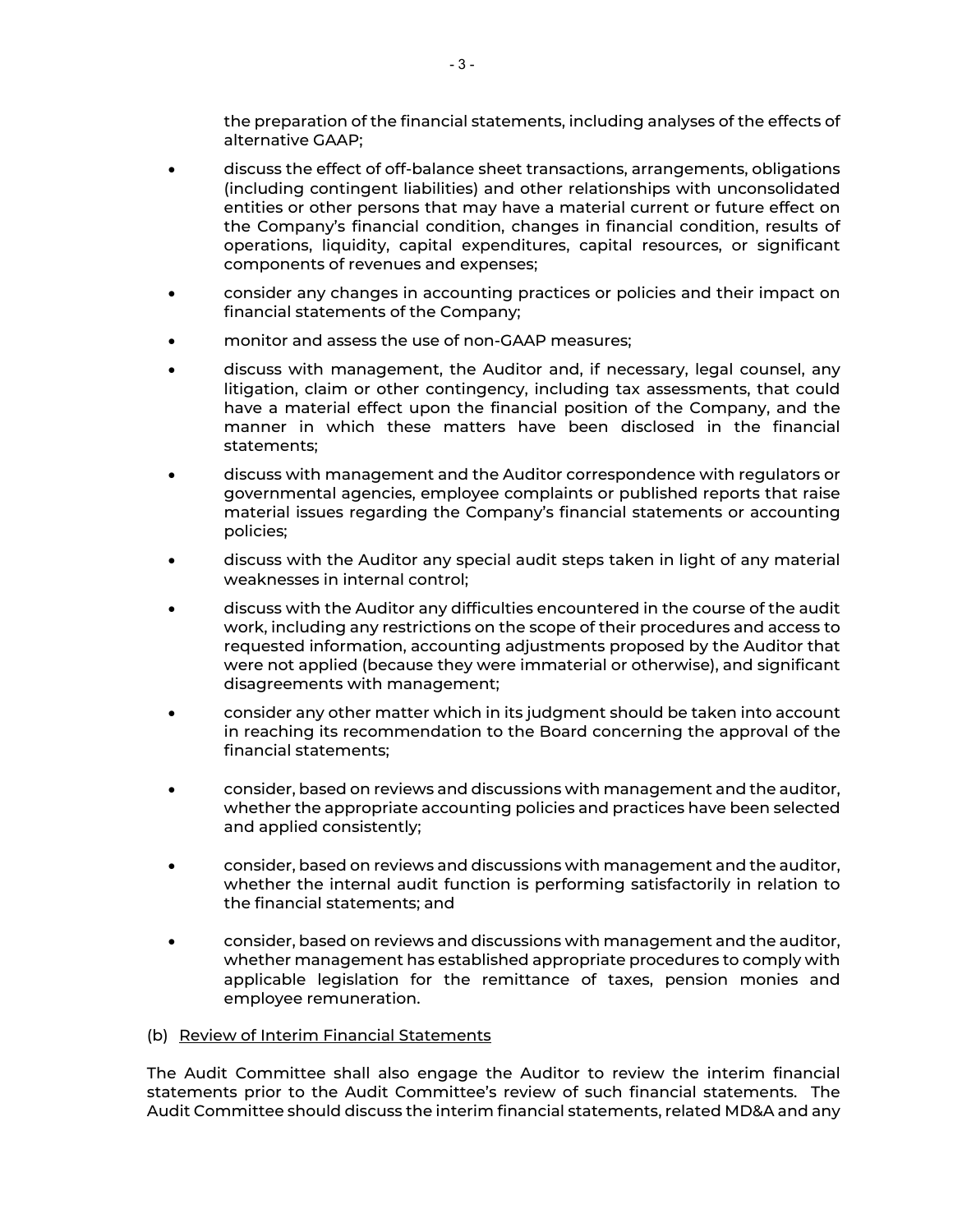accompanying news releases with management and the Auditor and, if satisfied that it is reasonable to conclude, based on its reviews and discussions, that the interim financial statements present fairly in all material respects in accordance with GAAP the financial condition, results of operations and cash flows, recommend the interim financial statements, the related MD&A and any accompanying news releases to the Board for approval.

# <span id="page-5-0"></span>(c) Legal Compliance Regarding Financial Statements

The Audit Committee shall review with legal counsel any legal matters that may have a significant effect on the Company's financial statements. The Audit Committee should review with legal counsel material inquiries received from regulators and governmental agencies with respect to financial disclosure. The Audit Committee shall review with the Chair of the Disclosure Committee any material matters arising from any known or suspected violation of the Company's Code of Conduct with respect to financial and accounting matters and any material concerns regarding questionable accounting or auditing matters raised through the Company's Integrity Action Line or otherwise.

# <span id="page-5-1"></span>(d) Other Financial Information

The Audit Committee shall review other financial-related releases, as well as the nature of any financial information and earnings guidance provided to analysts and rating agencies in accordance with the Company's Disclosure Policy. In addition, the Audit Committee shall satisfy itself that adequate procedures are in place for the review of the public disclosure of information extracted or derived from the Company's financial statements and must periodically assess the adequacy of those procedures.

# <span id="page-5-2"></span>(e) Review of Prospectuses and Other Regulatory Filings

The Audit Committee shall review all other financial statements of the Company that require approval by the Board before they are released to the public, including, without limitation, financial statements for use in prospectuses or other offering or public disclosure documents and financial statements required by regulatory authorities. The Audit Committee shall review the Annual Information Form of the Company prior to its filing.

# <span id="page-5-3"></span>(f) Environmental, Social and Governance ("ESG") Matters

At least annually, the Audit Committee will review with management the adequacy and effectiveness of applicable controls related to the Company's ESG disclosures.

# <span id="page-5-4"></span>(g) Taxation Matters

The Audit Committee shall review the status of taxation matters of the Company.

# <span id="page-5-5"></span>(h) Capital Projects

The Audit Committee shall review, from time to time, the status of any major capital projects.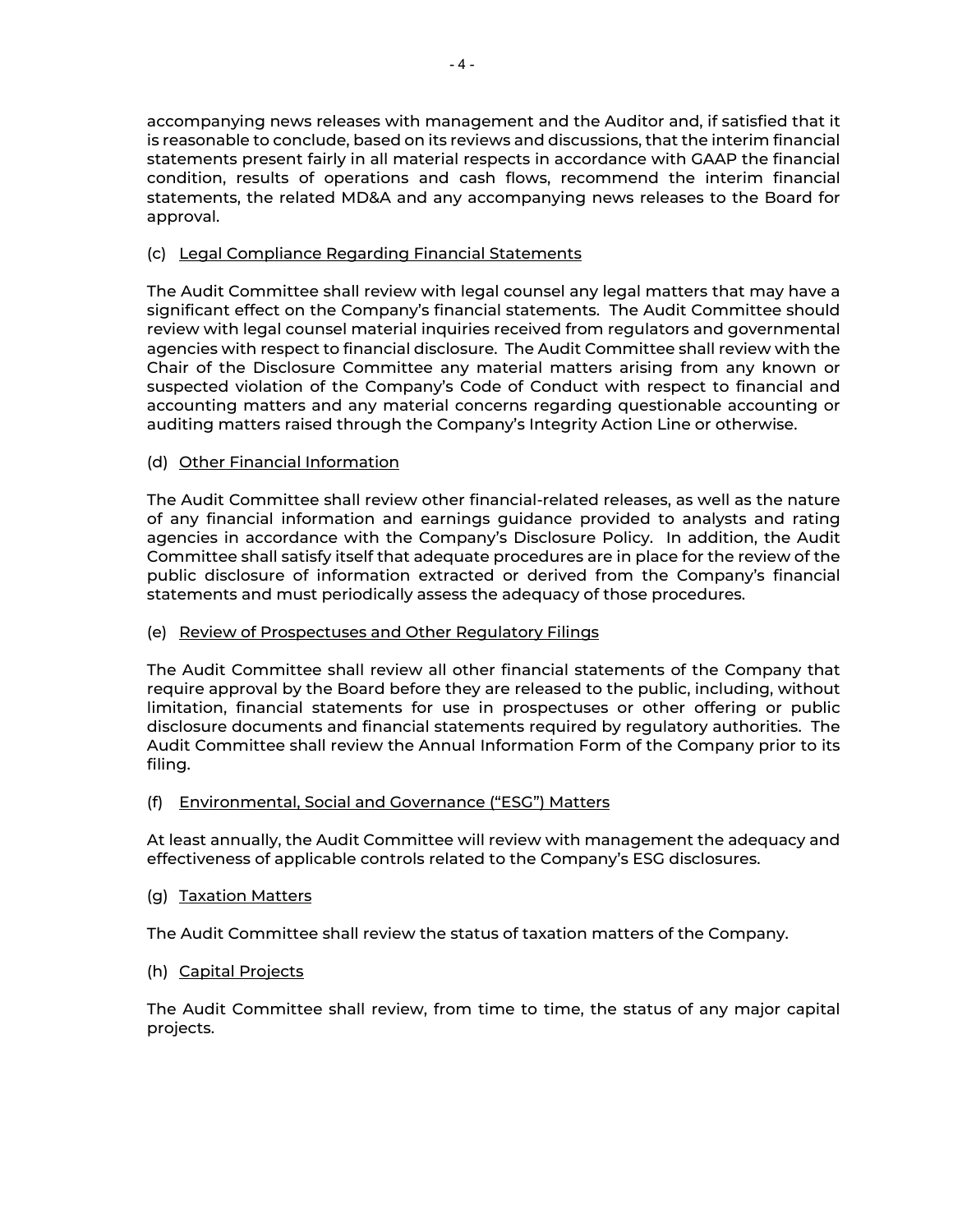# <span id="page-6-0"></span>(i) Timely Disclosure, Confidentiality and Securities Trading Policy

The Audit Committee shall monitor the effectiveness of the Company's policies addressing the timely disclosure of material information, the confidentiality of material undisclosed information and the prohibitions against trading in securities of the Company and other issuers while in possession of undisclosed information that is material to the Company or other such issuers.

# <span id="page-6-1"></span>(j) Review of Related Party Transactions

The Audit Committee shall review all material proposed related party transactions that are not dealt with by a "special committee" of "independent directors" pursuant to securities law rules.

<span id="page-6-2"></span>Review of Internal Control Over Financial Reporting and Disclosure Controls and Procedures

The Audit Committee shall oversee management's review of the design and operating effectiveness of (i) the internal control over financial reporting adopted by the Company, and (ii) the disclosure controls and procedures that have been adopted to ensure the timely disclosure of all material information about the Company and its subsidiaries as required by applicable law or security exchange rules.

The Audit Committee shall receive quarterly reports from the Company's Disclosure Committee and Internal Control Compliance Group with respect to the Company's system of disclosure controls and procedures and internal control over financial reporting, including annual plans as applicable. The Audit Committee shall also review no less than annually the Company's Disclosure Policy.

#### <span id="page-6-3"></span>Oversight of External Auditors

#### <span id="page-6-4"></span>(k) Appointment and Review of Auditor

The Auditor is ultimately accountable to the Audit Committee as representatives of the shareholders. The Audit Committee has direct responsibility for overseeing the work of the Auditor. Accordingly, the Audit Committee shall evaluate and be responsible for the Company's relationship with the Auditor. Specifically, the Audit Committee shall:

- select, evaluate and nominate the Auditor for appointment or reappointment by the shareholders;
- review the Auditor's engagement letter; and
- at least annually, obtain and review a report by the Auditor describing:
	- the Auditor's internal quality-control procedures; and
	- any material issues raised by the most recent internal quality-control review, peer review, review by any independent oversight body such as the Canadian Public Accountability Board or governmental or professional authorities within the preceding five years respecting one or more independent audits carried out by the Auditor and the steps taken to deal with any issues raised in these reviews.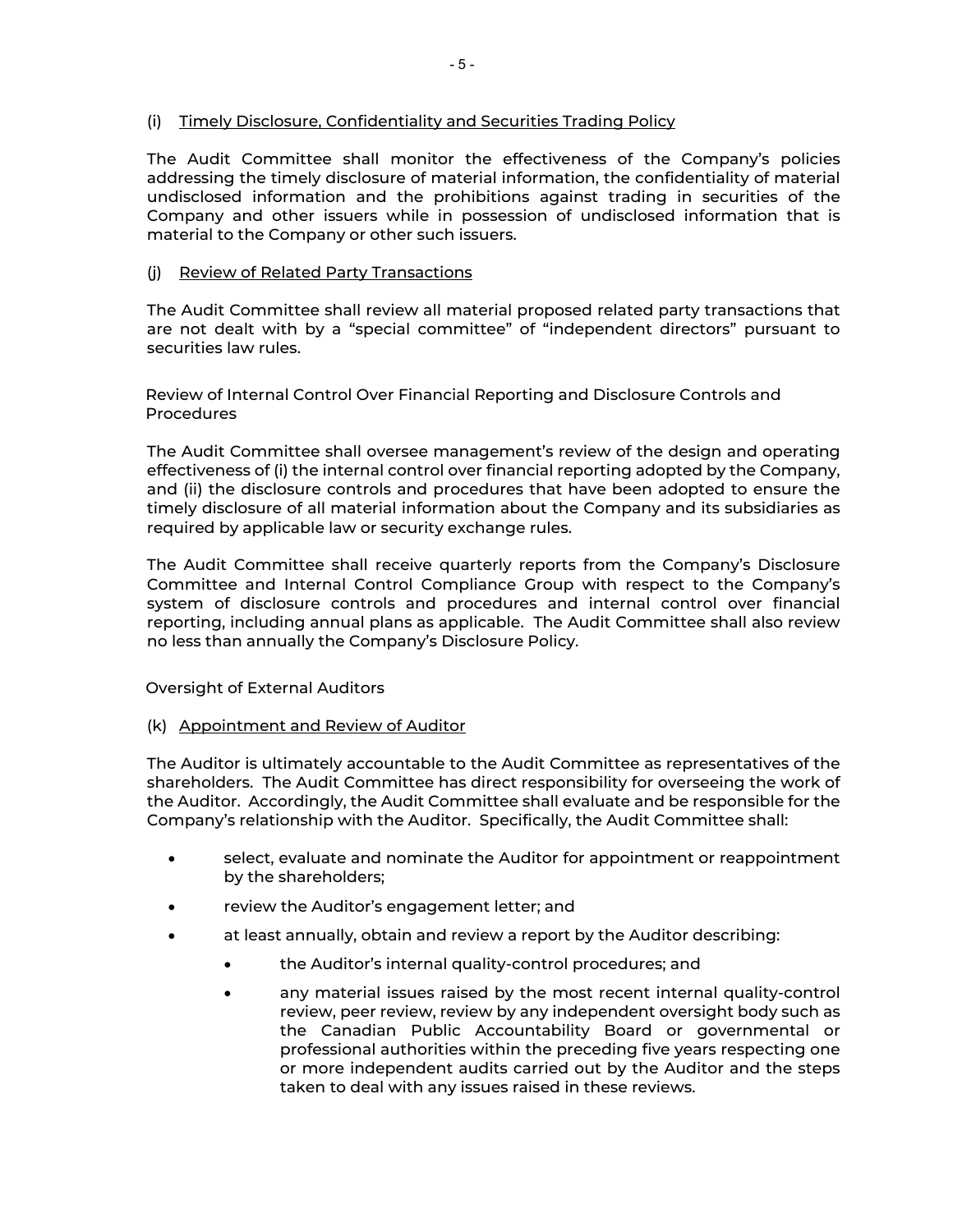# <span id="page-7-0"></span>(l) Confirmation of Independence of Auditor

At least annually, and before the Auditor issues its report on the annual financial statements, the Audit Committee shall:

- ensure that the Auditor submits a formal written statement describing all relationships between the Auditor and the Company;
- discuss with the Auditor any disclosed relationships or services that may affect the objectivity and independence of the Auditor; and
- obtain written confirmation from the Auditor that it is objective and independent within the meaning of the Rules of Professional Conduct/Code of Ethics adopted by the provincial institute or order of Chartered Accountants to which it belongs.

# <span id="page-7-1"></span>(m) Rotation of Engagement Partner/Lead Partners

The Audit Committee shall, after taking into account the opinions of management, evaluate the performance of the Auditor and the engagement partner/lead partners and shall discuss with management the rotation of the engagement partner/lead partners when required or necessary.

# <span id="page-7-2"></span>(n) Pre-Approval of Non-Audit Services

The Audit Committee shall pre-approve the retaining of the Auditor for any non-audit service, provided that no approval shall be provided for any service that is prohibited under the rules of the Canadian Public Accountability Board or the Independence Standards of the Canadian Institute of Chartered Accountants. Before retaining the Auditor for any non-audit service, the Audit Committee shall consider the compatibility of the service with the Auditor's independence. The Audit Committee may pre-approve retaining the Auditor for the engagement of any non-audit services by establishing policies and procedures to be followed prior to the appointment of the Auditor for the provision of such non-audit services. In addition, the Audit Committee may delegate to the Chair or one or more members the authority to pre-approve retaining the Auditor for any permissible non-audit service. The decisions of the Chair or any member of the Audit Committee to whom this authority has been delegated, as well as any pre-approvals of a particular service will be presented to the full Audit Committee at its next scheduled Audit Committee meeting.

# <span id="page-7-3"></span>(o) Communications with Auditor

The Audit Committee shall meet privately with the Auditor as frequently as the Audit Committee feels is appropriate for the Audit Committee to fulfil its responsibilities (which shall not be less frequently than quarterly) and to discuss any concerns of the Audit Committee or the Auditor, such as:

- matters that will be referred to in the Auditor's management letter;
- whether or not the Auditor is satisfied with the quality and effectiveness of the financial reporting procedures and systems; and
- the extent to which the Auditor is satisfied with the nature and scope of its examination and management's cooperation and responsiveness to matters arising from such examination.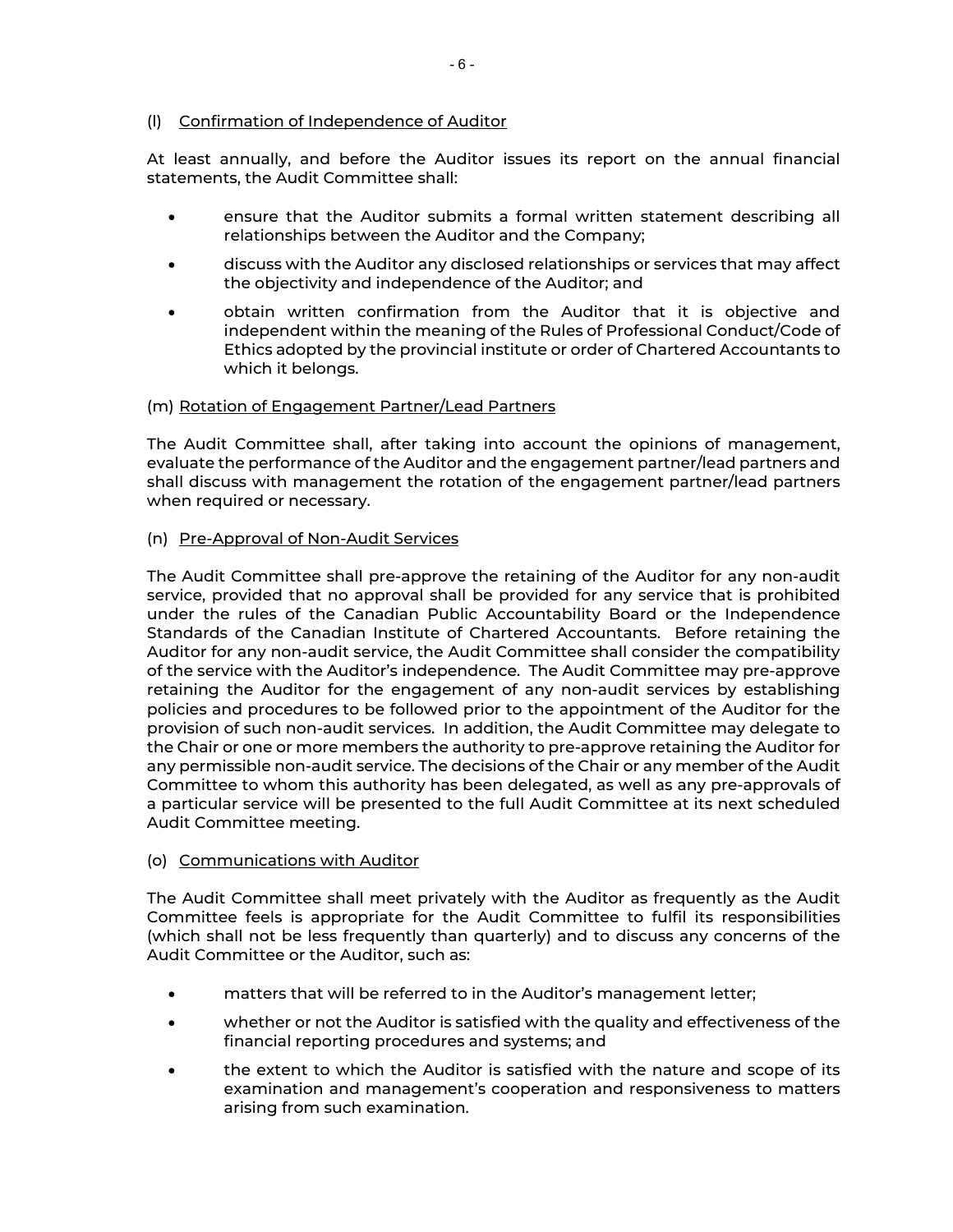### <span id="page-8-0"></span>(p) Approval of Audit Plan

The Audit Committee shall review and approve the Auditor's audit plan in advance of each audit.

### <span id="page-8-1"></span>(q) Approval of Audit Fees

The Audit Committee has the responsibility for approving the Auditor's fees. In approving the Auditor's fees, the Audit Committee should consider, among other things, the number and nature of reports issued by the Auditor, the quality of the internal controls, the impact of the size, complexity and financial condition of the Company on the audit work plan, and the extent of internal audit and other support provided by the Company to the Auditor.

### <span id="page-8-2"></span>(r) Hiring Policies

The Audit Committee shall review and approve the Company's hiring policies with respect to partners and professional employees of present and former external auditors of the Company.

# <span id="page-8-3"></span>**Oversight of Internal Audit Matters and Enterprise Risk Management**

<span id="page-8-4"></span>(s) Internal Audit Services

The Audit Committee shall review and approve the mandate and planned activities of Internal Audit Services annually. The Audit Committee shall also review the budget and organizational structure of Internal Audit Services. The Audit Committee shall confirm that Internal Audit Services is independent of management and has sufficient resources to carry out its mandate.

The members shall meet privately with the senior officer in charge of internal audit as frequently as the Audit Committee feels is appropriate for the Audit Committee to fulfil its responsibilities, which shall not be less frequently than quarterly, to discuss any areas of concern to the Audit Committee or to the senior officer in charge of internal audit to confirm that:

- significant resolved and any unresolved issues between auditors and management have been brought to its attention;
- the engagements of Internal Audit Services and the corresponding management action plans are being completed in a timely and effective manner; and
- the integrity of the Company's internal control and management information systems are satisfactory.
- <span id="page-8-5"></span>(t) Enterprise Risk Management

Except to the extent that responsibility is reserved by the Board for overarching governance of the Company's risk portfolio, the Audit Committee shall review the design and structure of the Company's enterprise risk management program and shall monitor and assess its effectiveness. The Audit Committee shall review and recommend to the Board for approval the Company's enterprise risk management policy and risk appetite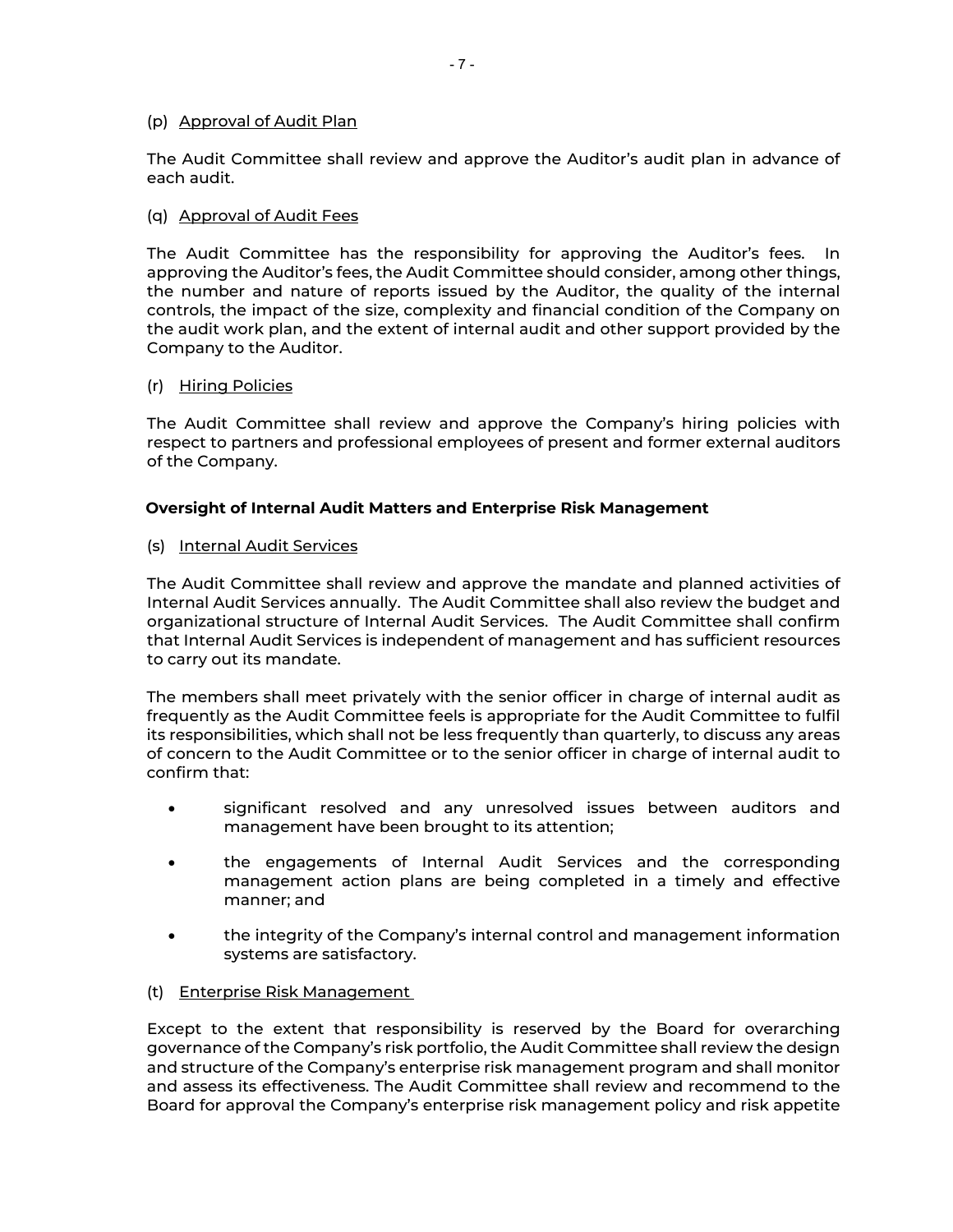statement. The Audit Committee shall oversee those principal risks delegated to it by the Board and shall satisfy itself that management has taken appropriate actions to ensure the effective management of such risks. The Audit Committee shall receive quarterly reports from management through the ERM program reporting in order to perform its oversight role. The Chair of the Audit Committee shall periodically report to the Board on its responsibilities with respect to ensuring that risk management oversight is carried out across the Board's Committees.

# <span id="page-9-0"></span>(u) Fraud Control

The Audit Committee shall oversee the Company's anti-fraud programs and controls, including its policies and procedures over fraud risk assessments and fraud risk management.

### <span id="page-9-1"></span>(v) Information Technology Systems and Information Technology

In connection with its enterprise risk management mandate, the Audit Committee shall review management's oversight of matters relating to information technology affecting the Company and the Company's information technology systems. The Audit Committee shall receive regular reports from the Company's Cyber-Security Committee with respect to the Company's systems, policies, controls and procedures that management has implemented to identify, manage and mitigate risks related to information technology and the Company's information technology systems, including cyber-security.

### <span id="page-9-2"></span>Oversight of Legal and Regulatory Compliance Program

The Audit Committee shall be responsible for overseeing and monitoring the Company's legal and regulatory compliance program by receiving regular reporting from the head of the Compliance function. The Audit Committee shall bring material information and developments relating to compliance to the attention of the Board. The Audit Committee shall review, on an annual basis, the performance of the compliance program.

Specifically, in overseeing the Company's compliance functions, the Audit Committee shall, by way of example:

- i. review the actions taken by management in order for management to ensure that the Company has high quality systems for implementing the Company's policies with respect to legal and regulatory compliance, such systems to involve appropriate standards, education, supervision and inspection;
- ii. review the actions taken by management in order for management to ensure that employees are: (a) aware of the Company's policies with respect to legal and regulatory compliance, and (b) expected to deal with legal and regulatory compliance problems expeditiously or to bring such problems to the attention of the most appropriate management personnel;
- iii. review the actions taken by management in order for management to ensure that the Company effectively communicates standards and policies with respect to legal and regulatory compliance matters to independent contractors, as appropriate, recognizing their arm's length relationship;
- iv. receive and review periodic reports from management and such independent consultants, if any, as the Audit Committee shall consider appropriate, on legal and regulatory compliance matters, such reports to note in particular any significant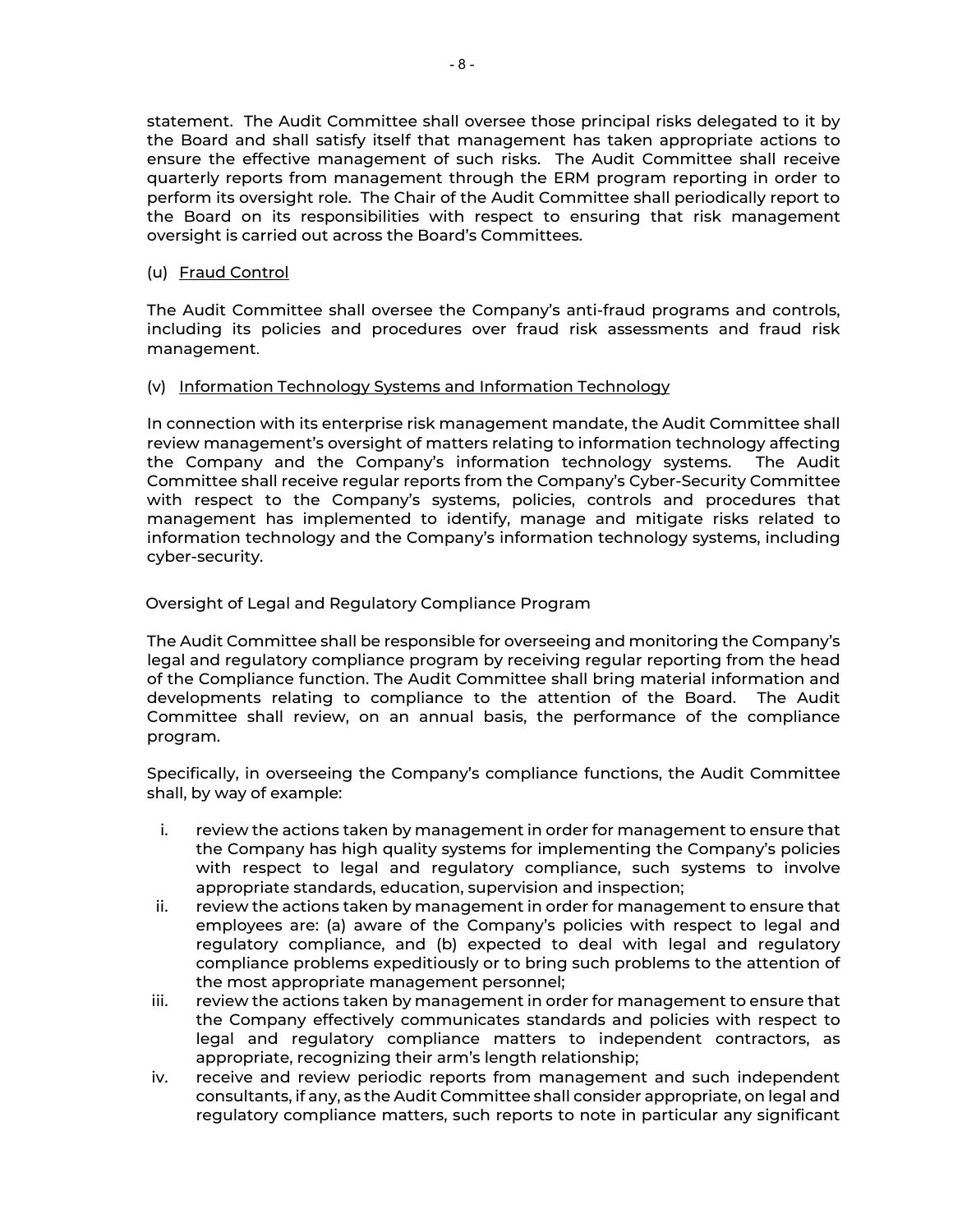government requests for action and the manner of dealing with the same. The Audit Committee shall also receive and review periodic reports from management on claims management matters; and

v. receive and review periodic reports from management on current and emerging issues and proposed legislation in respect of applicable legal and regulatory compliance matters as they may affect the Company's operations or its independent contractors and shall bring to the attention of the Board such issues as it shall think appropriate.

### <span id="page-10-0"></span>Relations with Management

The members shall meet privately with management to discuss any concerns of the Audit Committee or management, as frequently as the Audit Committee feels is appropriate, to fulfil its responsibilities.

### <span id="page-10-1"></span>Review of Complaints Procedures

The Audit Committee shall monitor the effectiveness of the Company's procedures for the receipt, retention and follow-up of complaints received by the Company regarding accounting, internal controls, disclosure controls or auditing matters and for the confidential, anonymous submission of concerns by employees of the Company regarding accounting, internal controls, or auditing matters. The Audit Committee shall also determine whether management's response to any such complaints has been satisfactory or whether further actions or investigations are required. The Audit Committee shall review and annually approve the Company's Accounting, Auditing and Internal Controls Complaints Procedures. The Audit Committee shall review with management periodic reports in this regard.

#### <span id="page-10-2"></span>7. REPORTING

The Audit Committee shall report to the Board on:

- the Auditor's independence;
- the performance of the Auditor and the Audit Committee's recommendations regarding the reappointment or termination of the Auditor;
- the performance of the internal audit function;
- the design and operating effectiveness of the Company's internal control over financial reporting and disclosure controls and procedures;
- the Audit Committee's review of the annual and interim financial statements of the Company and any non-GAAP financial measures, including any issues with respect to the quality or integrity of the financial statements, along with the MD&A, and shall recommend whether or not the Board should approve the financial statements and any GAAP reconciliation and the MD&A;
- the Audit Committee's review of the Annual Information Form;
- the Company's compliance with legal and regulatory matters to the extent they affect the financial statements of the Company;
- the management of those risks for which oversight has been delegated by the Board to the Audit Committee pursuant to the enterprise risk management program;